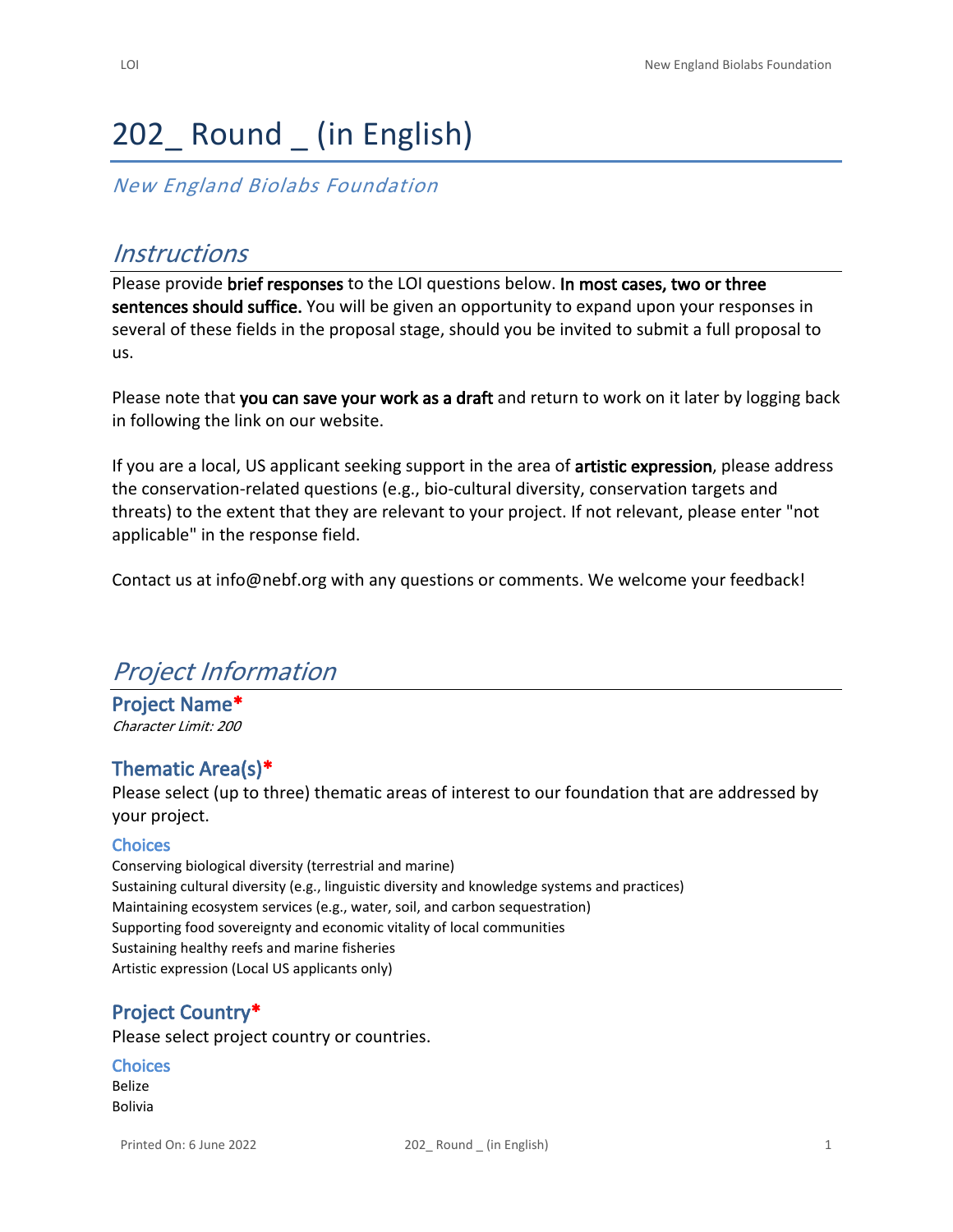Cameroon Ecuador Ghana Guatemala Honduras Nicaragua Peru North Shore of Massachusetts, USA Other (by prior invitation)

# **Project Geography\***

Please select applicable project geography or geographies.

#### **Choices**

Coastal landscapes/seascapes of Belize, Guatemala, and Honduras within the Gulf of Honduras Southern Pacific coast of Nicaragua, including Lake Nicaragua Northern Caribbean coast within Nicaragua's North Atlantic Autonomous Region Sacred Valley of the Incas, extending from Ollantaytambo to Pisac in the Southern Andes of Peru The portion of the Bolivian Altiplano extending from Lake Titicaca to Lake Poopó and beyond to Sucre Andes-Amazon Basin of Ecuador and Peru Weto Landscape /Togo Plateau in the southern part of the Togo-Atakora Mountains in Ghana Black Volta Basin in the Upper West region of Ghana Highland landscapes of Southwest Cameroon North Shore of Massachusetts, USA Other (by prior invitation only)

# **Amount Requested from New England Biolabs Foundation\***

Please enter, in US dollars, the amount you are seeking from us. (International grants range from \$5,000 to \$15,000 and local grants range from \$4,000 to \$10,000. Please note that firsttime applicants are unlikely to be considered for the maximum amount.) *Character Limit: 20*

# **Total Project Budget\***

Please enter, in US dollars, the total project budget for the grant period.

*Character Limit: 20*

# **Brief Project Description\***

In a few sentences, please summarize the project for which you would like to seek support from us.

*Character Limit: 1700*

# **Project Scope\***

Where will you conduct the project? Please tell us about the landscape or seascape to be affected by your project.

*Character Limit: 1700*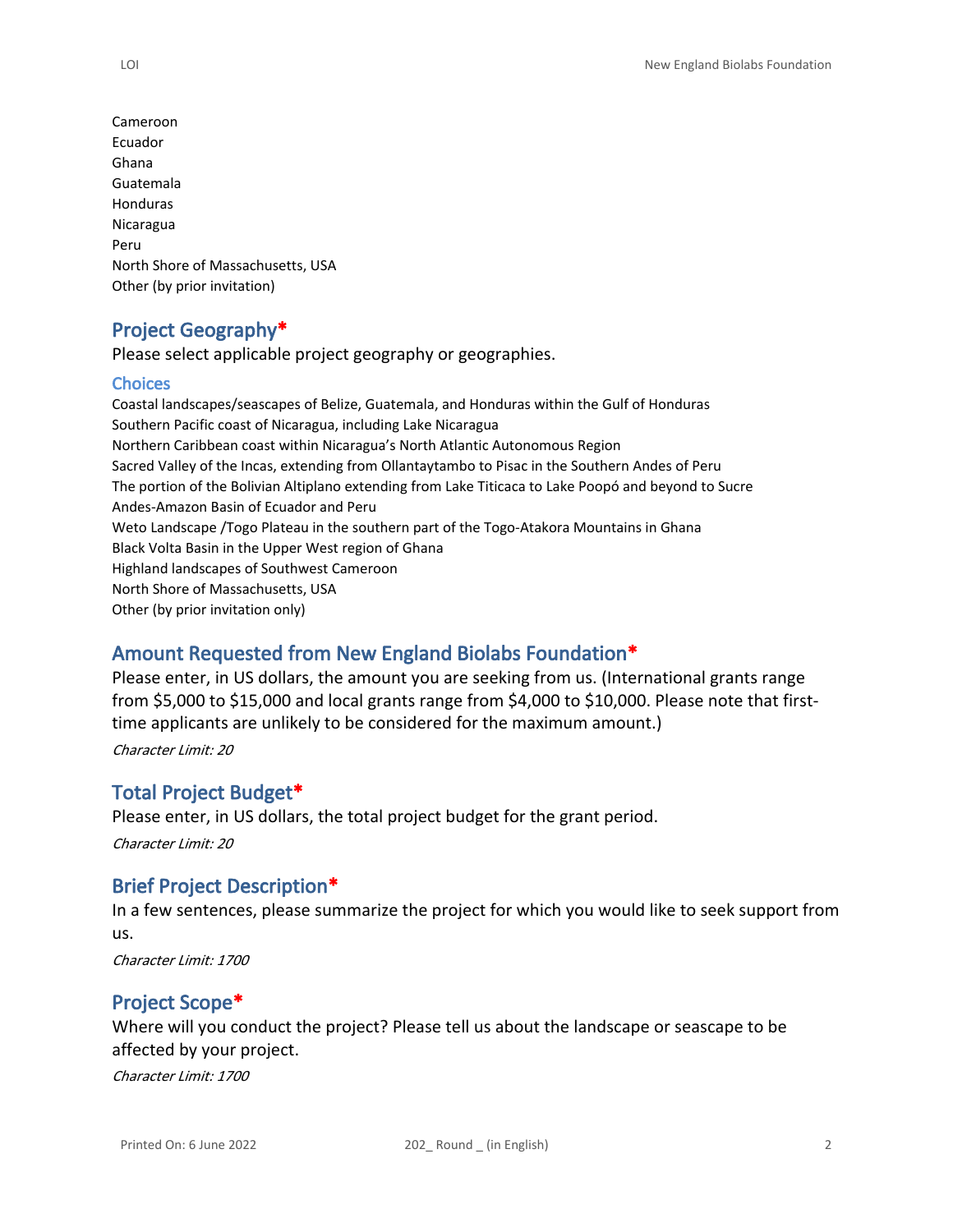#### **Bio-cultural Diversity Conservation Targets\***

Tell us about the biological and cultural diversity values of your area. What will your proposed project seek to protect or conserve?

*Character Limit: 4000*

### **Critical Issues and Threats\***

What are the issues that your project seeks to address? What are two or three of the main threats to your conservation targets?

*Character Limit: 4000*

#### **Communities Involved\***

What communities will be involved in the project? How will they participate and benefit from the project? *Character Limit: 3000*

#### **Project Objectives\***

Through this project, what do you hope to achieve in the next year? What are your goals over the longer term?

*Character Limit: 3500*

#### **Strategies and Actions\***

Please tell us what you plan to do (your strategies) and how you plan to do it (actions/activities). Please summarize your work plan.

*Character Limit: 6500*

#### **Your Project in the Context of Climate Change\***

Please tell us how your project will take into consideration climate change impacts through mitigation and/or adaptation.

*Character Limit: 2000*

#### **Time Frame\***

How long will it take to carry out the project? When do you anticipate starting and ending the activities for which you are seeking support from us?

*Character Limit: 1000*

#### **Alignment with New England Biolabs Foundation's Mission\***

How does the project relate to our mission and interests? Please explain (in a few sentences) how this project will engage communities in stewardship of a landscape or seascape and its associated bio-cultural diversity, ecosystem services, and/or foodways.

*Character Limit: 1700*